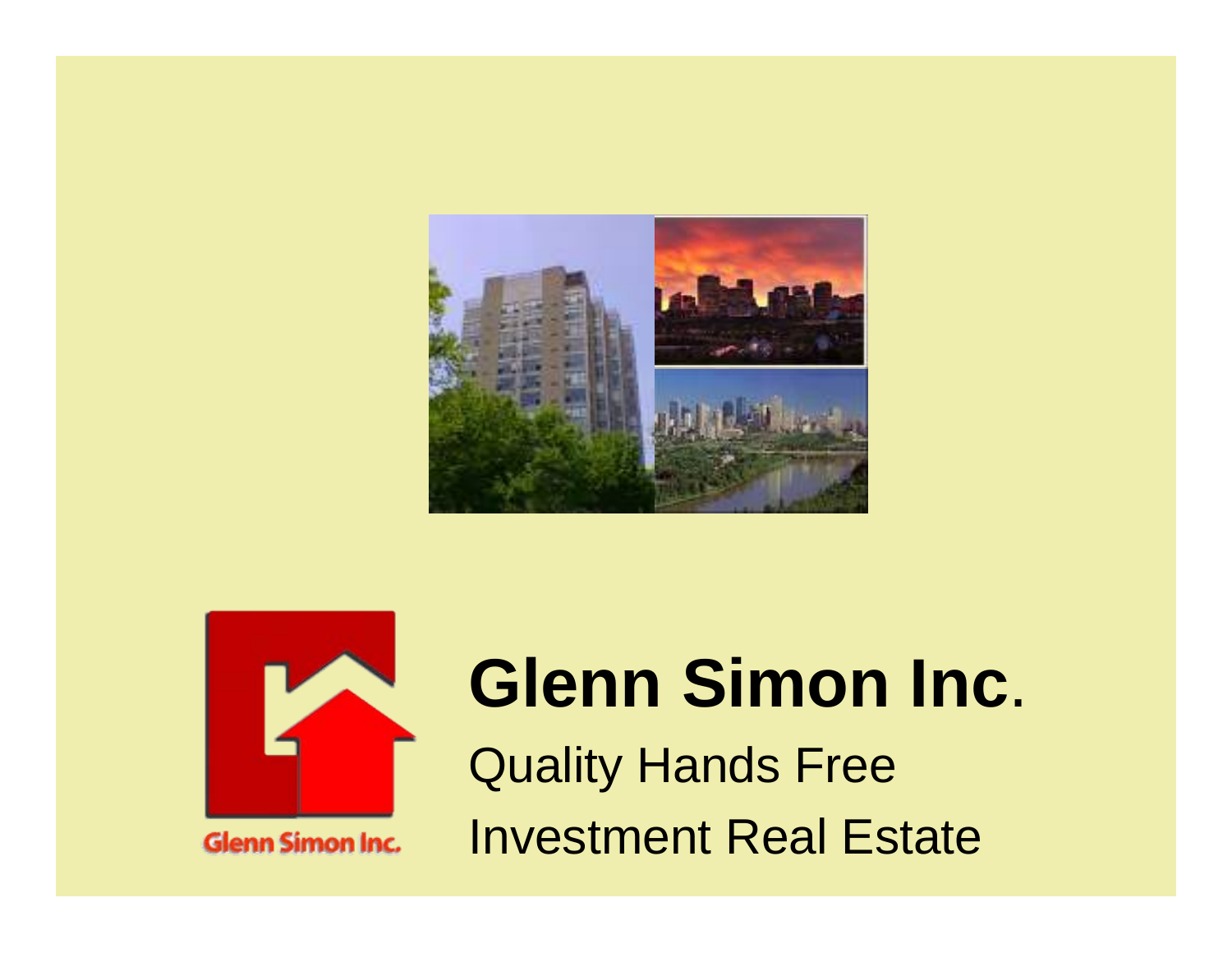## Why Canada?

"**I**magine investing in a diversified company that has consistently shown quarter-over-quarter, year-overyear growth and fostered a working culture that sets it apart from all its competitors. Market leadership. Innovation. A skilled and diverse workforce. Cost competitiveness. A growth-focused and entrepreneurial business climate. All highly differential advantages that are intimately tied to a results-driven track record. BUT IF THAT COMPANY WERE A COUNTRY…

Then that country would be Canada. Canada's costcompetitiveness is conclusively proven by KPMG's 2006 Competitive Alternatives study. This comprehensive eight-month study examined and compared relative business costs of 27 locationsensitive cost factors in 17 industries, nine industrialized countries and 128 cities.And for the sixth consecutive time, Canada leads all G7 countries with the lowest overall business costs - a tremendous achievement with a strong dollar, further signaling a robust and internationally competitive economy."





Source Competitive Analysis KPMG's Guide International Business cost 2006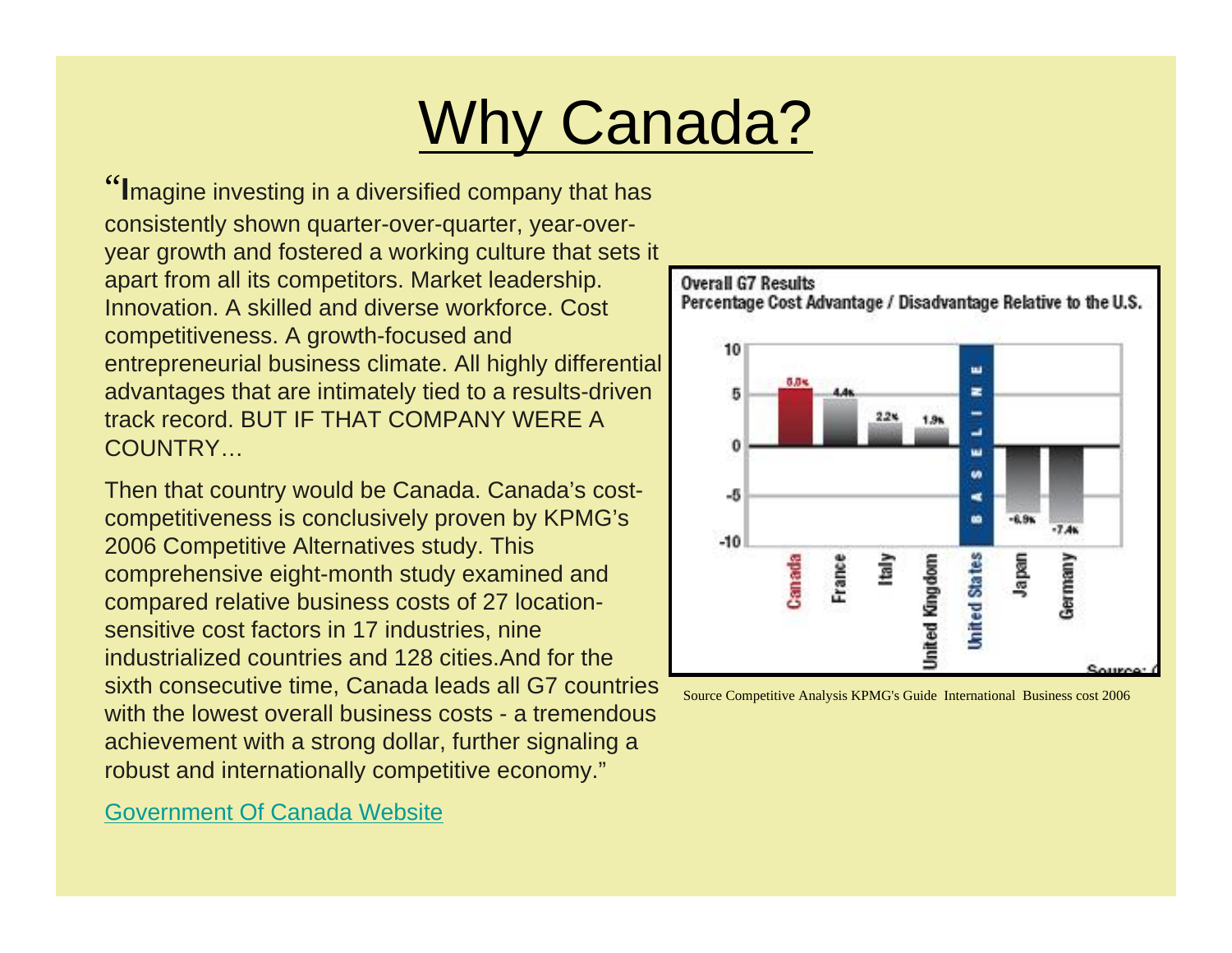# **Why Invest In Alberta Real Estate Today?**

# **A Future Not A Past**



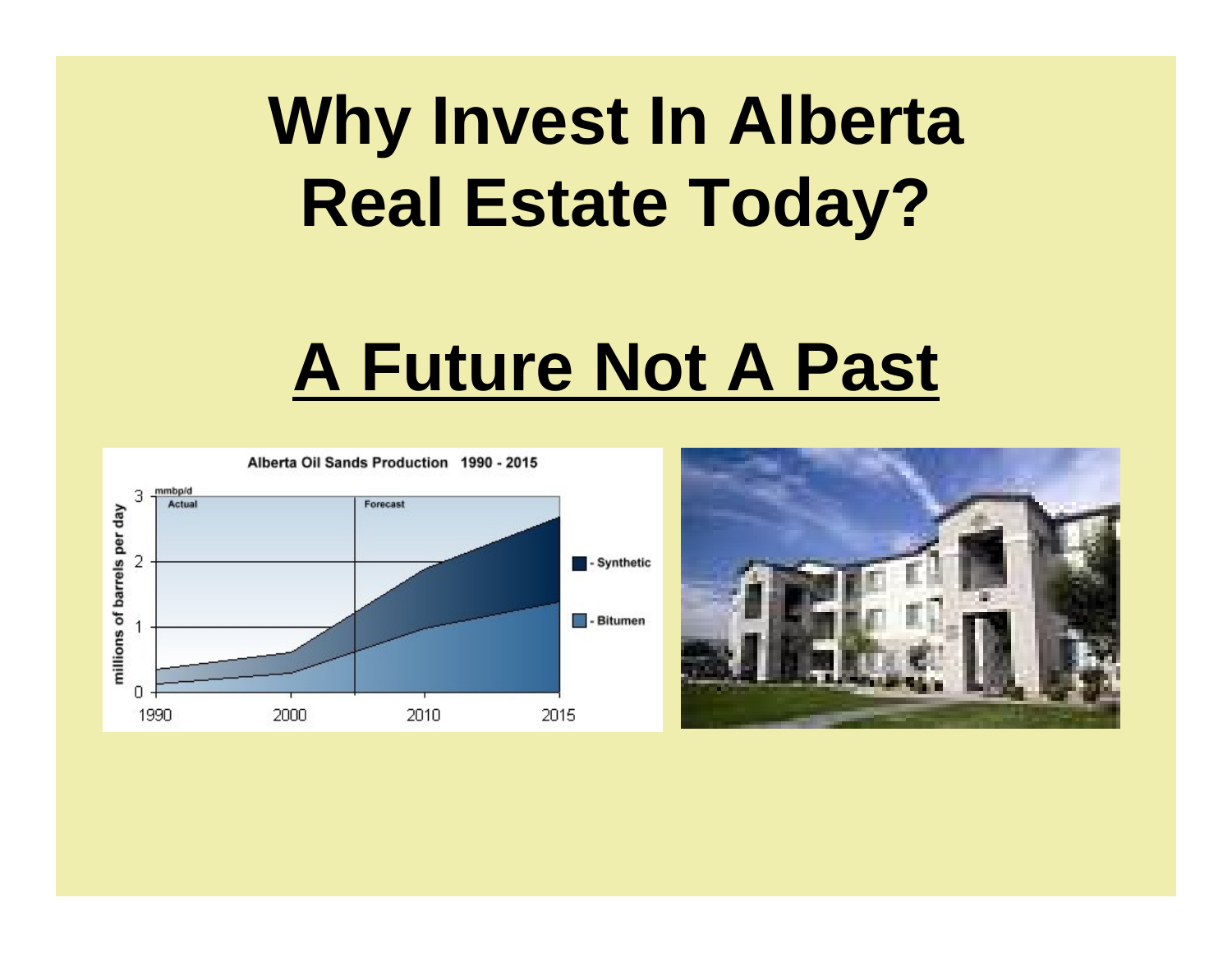# Alberta Oilsands

"Alberta has huge deposits of oil sands, which are being developed at an unprecedented rate. At the end of 2003, oil sands production exceeded one million barrels per day and accounted for more than 40 per cent of the total western Canadian oil production. Energy accounts for approximately 25 per cent of Alberta's GDP, for one-third of the revenue allocated under Alberta's provincial budget, and for just over half the value of the province's total exports. Furthermore, nearly one out of every six workers in Alberta is directly or indirectly employed by the energy industry."



### [Government of Canada Website](http://www.investincanada.gc.ca/director.aspx?tabid=954)

"There are 175 billion barrels of proven oil reserves here. That's second to Saudi Arabia's 260 billion but it's only what companies can get with today's technology. The estimate of how many more barrels of oil are buried deeper underground is staggering. "We know there's much, much more there. The total estimates could be two trillion or even higher," says Clive Mather, Shell's Canada chief. "This is a very, very big resource."

Very big? That's eight times the amount of reserves in Saudi Arabia. The oil sands are buried under forests in Alberta that are the size of Florida. The oil here doesn't come gushing out of the sand the way it does in the Middle East. The oil is in the sand. It has to be dug up and processed. "

[-60 Minutes CBS Broadcasting June 26, 2006](http://www.cbsnews.com/stories/2006/01/20/60minutes/main1225184.shtml)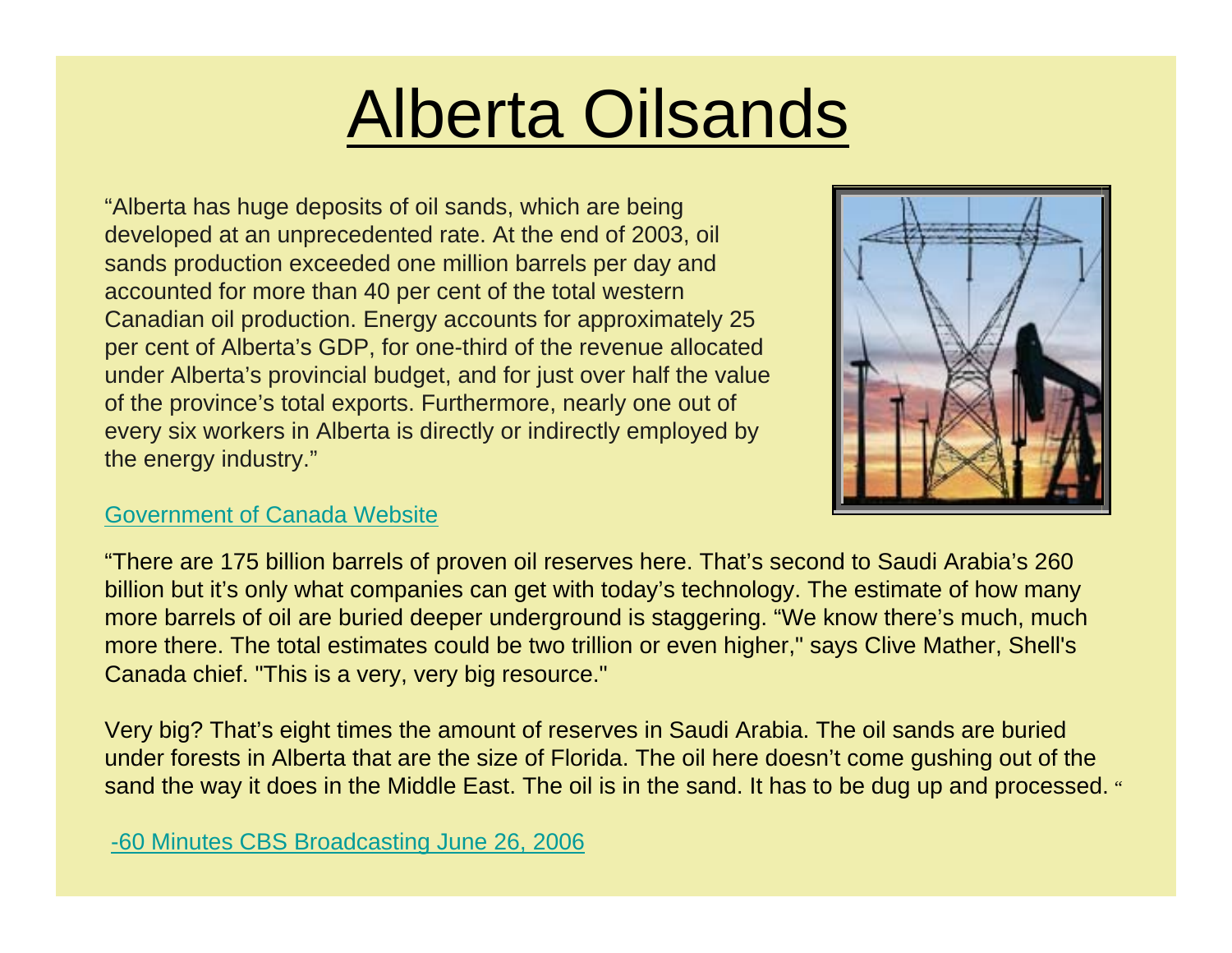## Production On the Rise



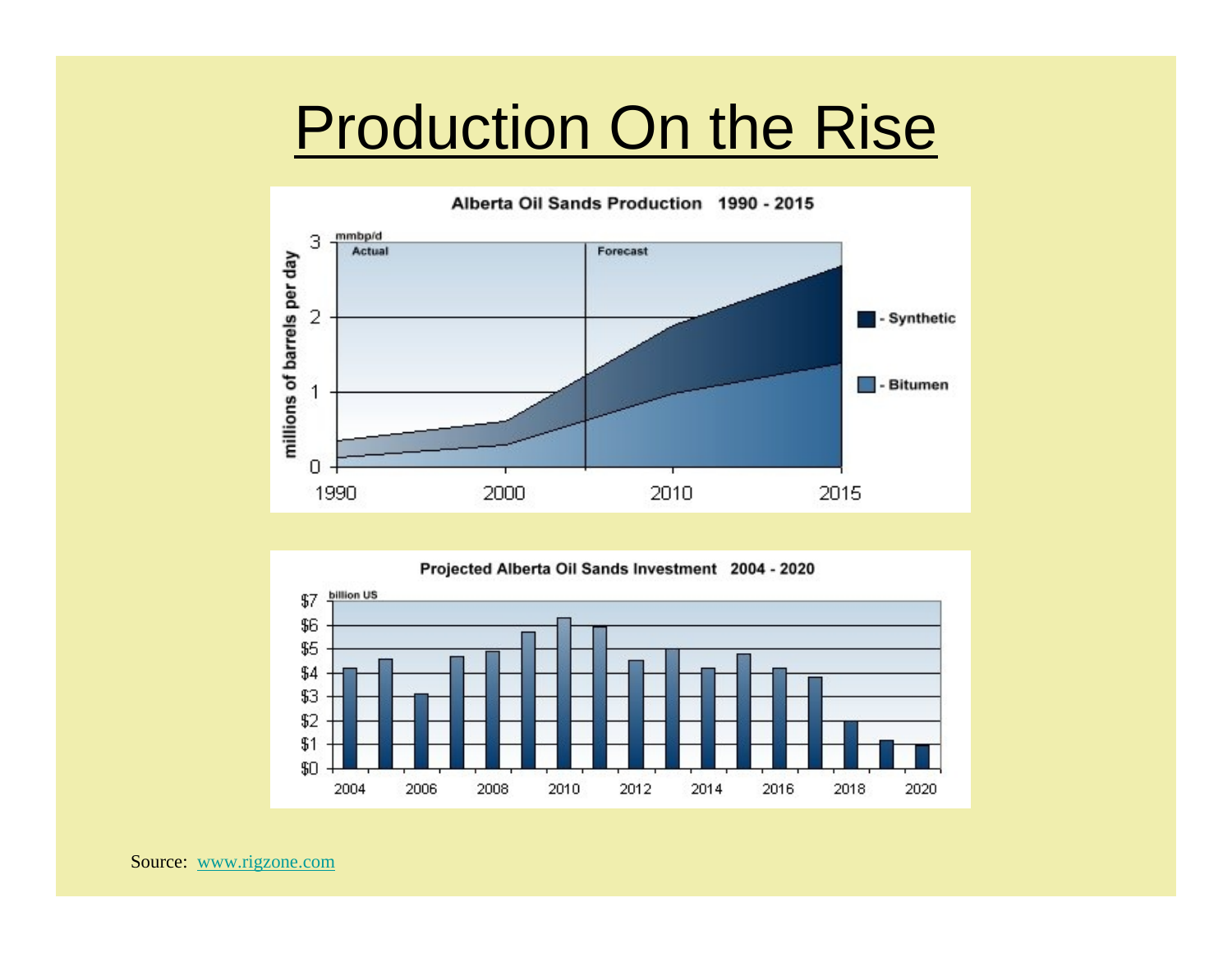## World Oil Reserves



<sup>\*</sup>Value is in Billions of Barrels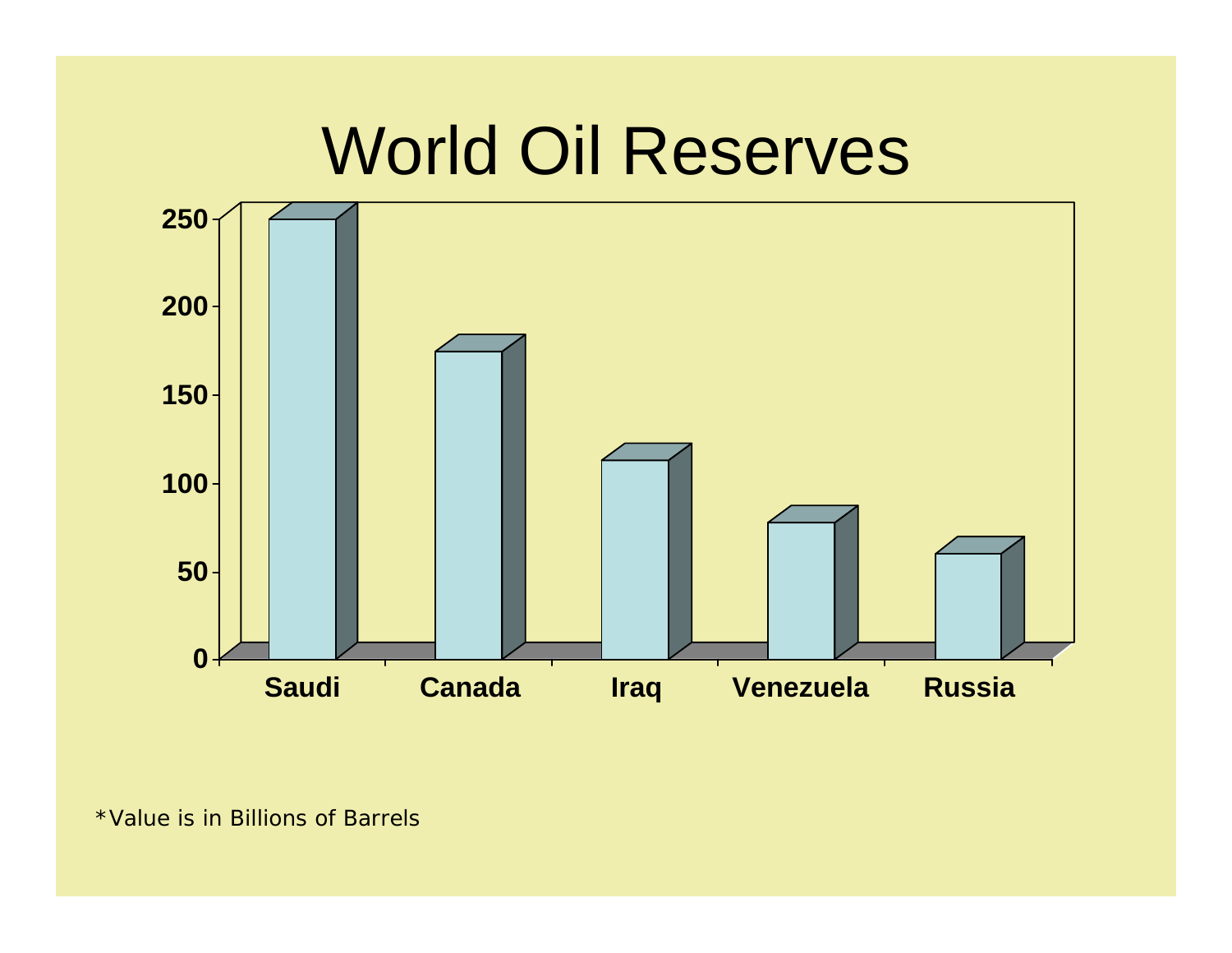## Top Oil Producers Production & Wealth Shift 2003-2015



"All of the net increase in oil production….. is expected to come from non-conventional sources. While deep-water oil is the primary source today, we forecast that Canadian Oilsands will become the single biggest contributor to incremental global supply by 2010." [Canadian Broadcasting Corporation](http://www.cbc.ca/story/canada/national/2006/01/11/canadian-oil060111.html)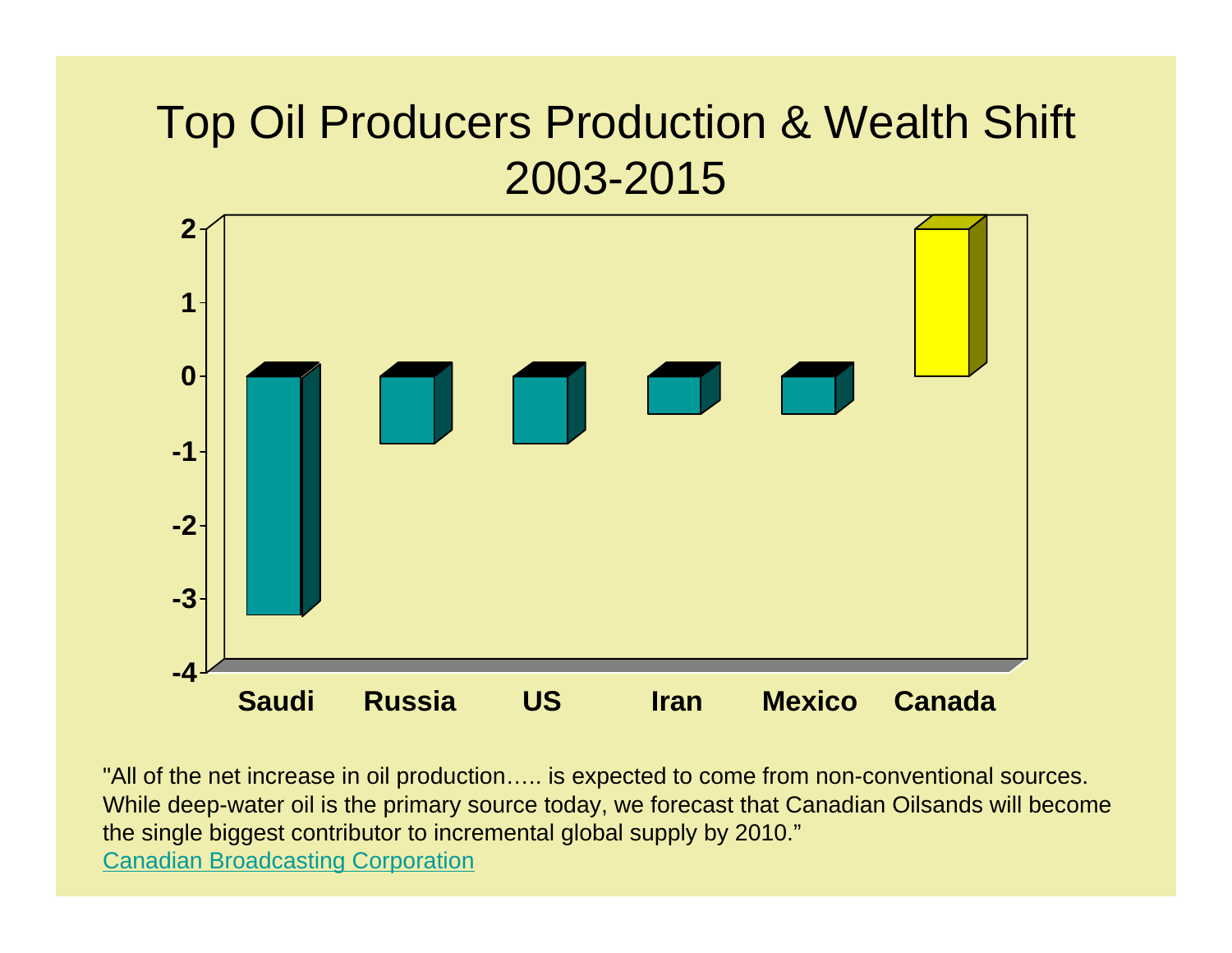# It's Not Only Oil!

## Alberta Is An Economic Leader

- Amazing Tax Advantages- Lowest Taxes In Canada
- $\blacksquare$ Real GDP Growth - 5.2% 2006
- $\blacksquare$ Canada's Lowest Unemployment Rate- 3.0% A 30 Year Low
- $\blacksquare$ Debt Free Economy - \$7.44 Billion Actual Surplus
- $\blacksquare$ Over \$133 Billion Invested In Projects (More Announced Daily)
- $\blacksquare$ New Jobs Created at an Enormous Rate- 109,000 Created in 2006
- $\blacksquare$ Over 100,000 People Migrated to Alberta Last year

## Jobs, Jobs, Jobs

Alberta has Canada's lowest unemployment rate at 3.0%. New jobs were created at an enormous rate - 109,000 in 2006. High employment means higher consumer spending. In-migration from around Canada to fill employment in Alberta has increased the demand for housing. A direct result is increasing house prices and higher rents.

## Real GDP- Growth In A Diversified Economy

Gross Domestic product (GDP) is the total value of goods and services produced in an area during a period of time. When a province has a high output of goods and services this means the people of the province are earning more money and have more money to spend, fueling an increase in housing prices. Alberta's real GDP was 5.2% in 2006. Optimum real GDP is between 2.0% and 2.5%.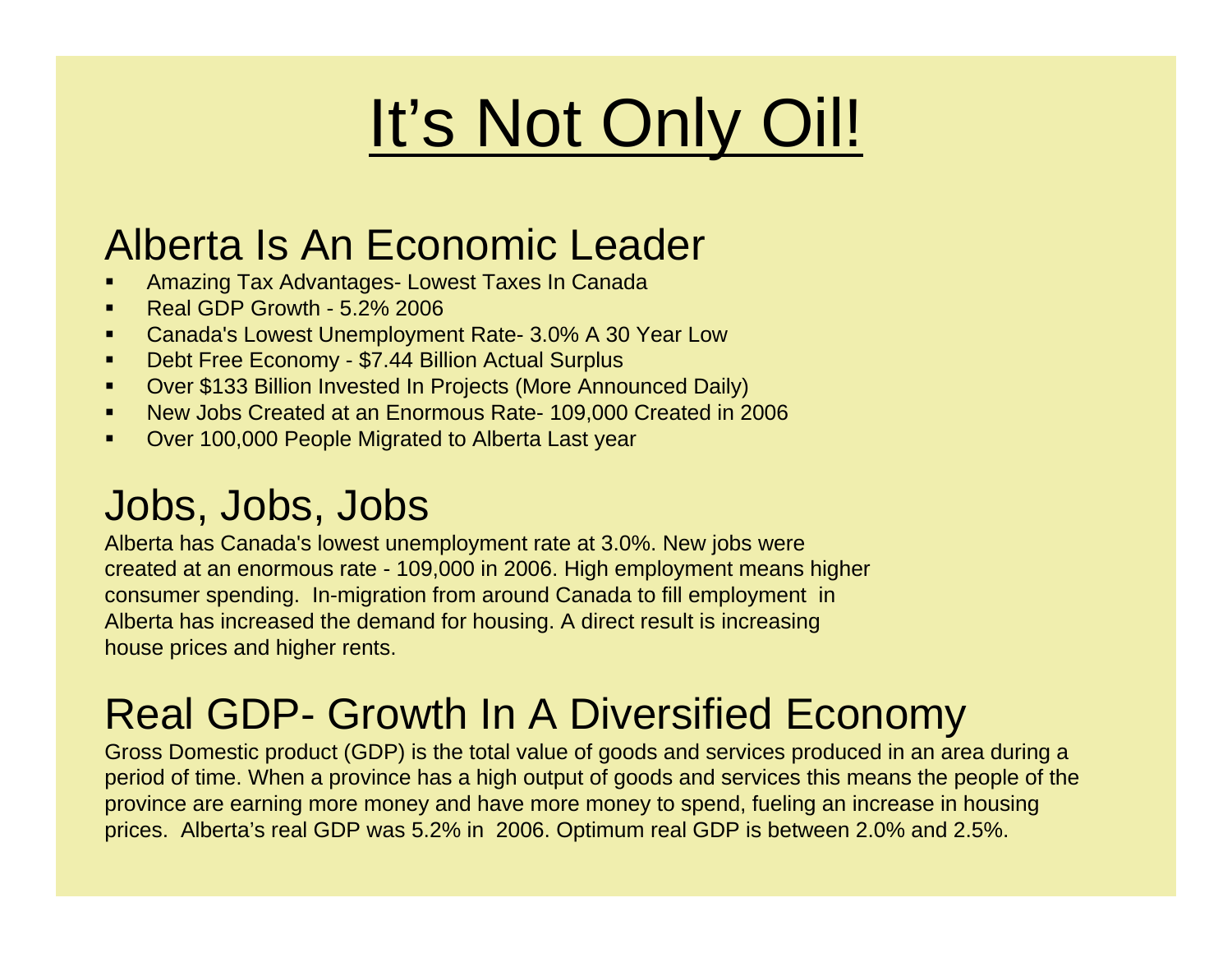# Why Edmonton, Alberta?

- Greater Edmonton is a world hub for the Oil, Gas and Petrochemical industries.
- More than 1 million people and growing
- ▙ An educated, entrepreneurial workforce of more than 585,000 people
- One of the world's most cost-competitive business environments
- ▙ ■ Annual GDP of more than \$41+<sup>*N*billion</sup>
- \$85+ billion planned regional investment over the next decade
- ٠ Canada's most diverse metropolitan economy
- 10 universities and colleges (140,000+ students)
- Г A diverse, affordable quality of life, top-rated health care, fantastic recreational opportunities and major cultural amenities



\*2006 KPMG Study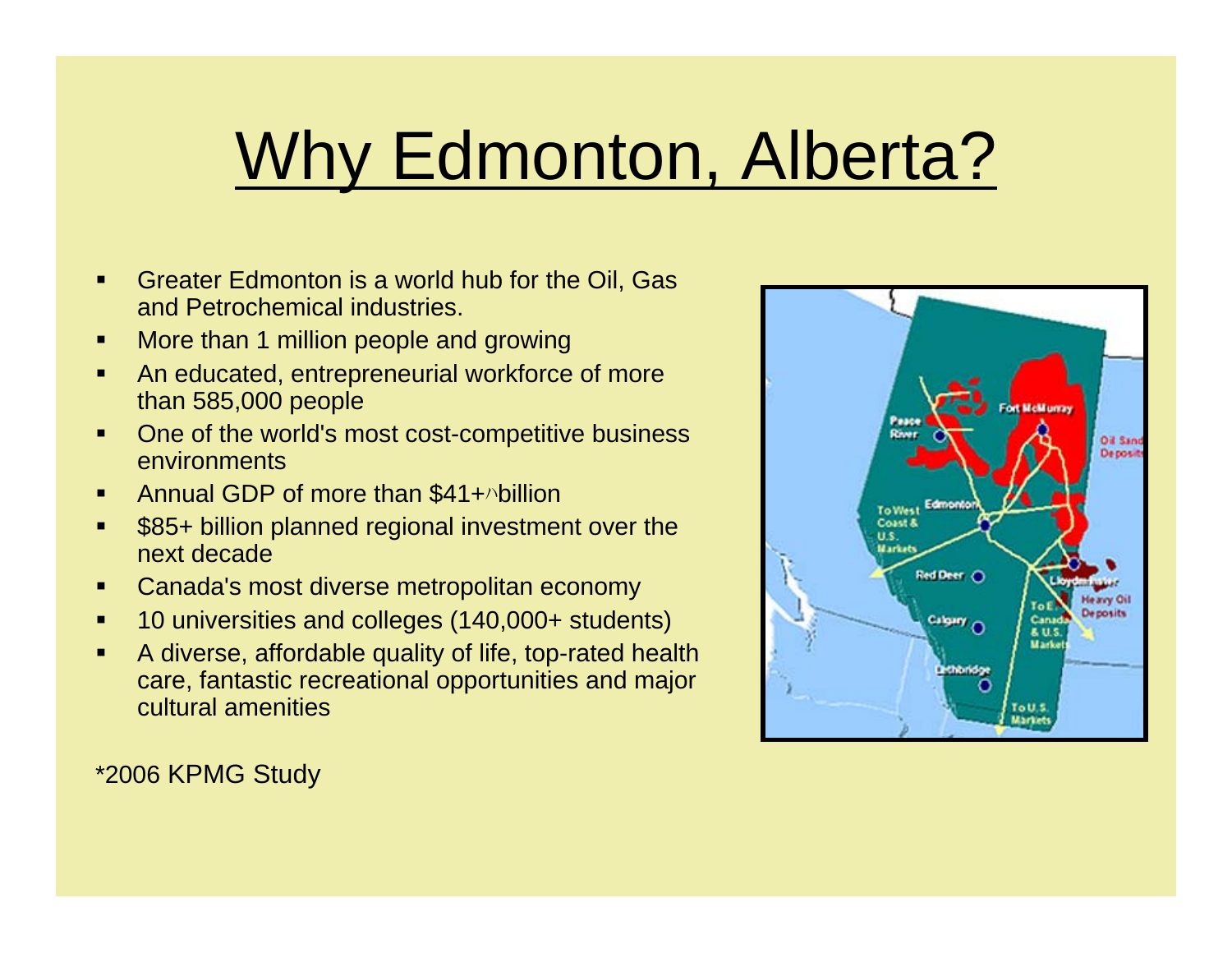# **Edmonton's Future**

## Alberta's economy top of the class

#### **GEOFFREY SCOTTON CALGARY HERALD**

A slowed U.S. economy will limit Canadian expansion in 2007, particularly in central Canada, but Alberta is set to add another five per cent growth to the seven per cent surge expected this year, the Conference Board of Canada said Tuesday.

"The Alberta economy is firing on all cylinders . . . easily surpassing all other provinces," according to the board's quarterly Provincial Outlook. Alberta's current and expected performance is placing it in a league of its own, the analysis indicates.

Real gross domestic product, or inflation-adjusted output per person, is set to soar to more than \$45,000 per person in 2007. That's 16.3 per cent higher than No. 2 Ontario. On an unadjusted basis, the Ottawa-based Conference Board is forecasting GDP per capita will surge above \$71,000 in 2007, a level \$26,000, or at least 58 per cent, higher than any other province.

"Alberta's economy is growing at a phenomenal pace," said the author of the report. Conference Board economist Marie-Christine Bernard. Her organization is forecasting national erowth of 2.0 per cent in 2007 and 3.2 per cent in 2008 after a 2.8 per cent expansion this year.

Alberta's forecast of five per cent expansion in 2007 is at the upper endof a range of recent outlooks that peg the province's growth as high as 5.5 per cent (CIBC World Markets Inc.) and as low as four per cent (Bank of Nova Scotia). The majority centre around 4.5 per cent.

In Alberta, the Conference Board sees personal income per capita increasing 3.9 per cent in 2007 to \$41,663 following a 6.7 per cent increase in 2006, a level 16,3 per cent higher than Ontario and more than 21 per cent above the national average of \$34,421 per person.

Bernard said a number of factors will combine in the new year to moderate Alberta growth to a more manageable level, which should in turn soften the province's nation-leading price inflation.

"The outlook remains healthy for next year, with real GDP growth retreating to a more sustainable, but still robust five per cent," said Bernard.

"With no prosperity payment planned, the domestic economy will lose steam in 2007."

Chief among the moderating factors will be a lower average oil price, which the board has pegged at \$66 per barrel in 2007, down from an estimated average of \$68.63 for all of 2006. West Texas Intermediate has averaged \$67.14 US per barrel so far in 2006.

In addition, the stampede of migrants to Alberta is expected to abate slightly, dropping to more than 21,000 people in 2007 from the 46,200 estimated to be moving here in 2006.

The report suggests Alberta's frenzied retail sector will slow its growth next year, with an expansion of 7.5 per cent after a 16.2 per cent gain, but some observers believe that's too pessimistic.

"It's going to be another very strong year, if only because the heat of this year is not really subsiding," said retail analyst Ed Strapagiel of Kubas Consulting. "We'd be looking at in the order of 12.5 per cent."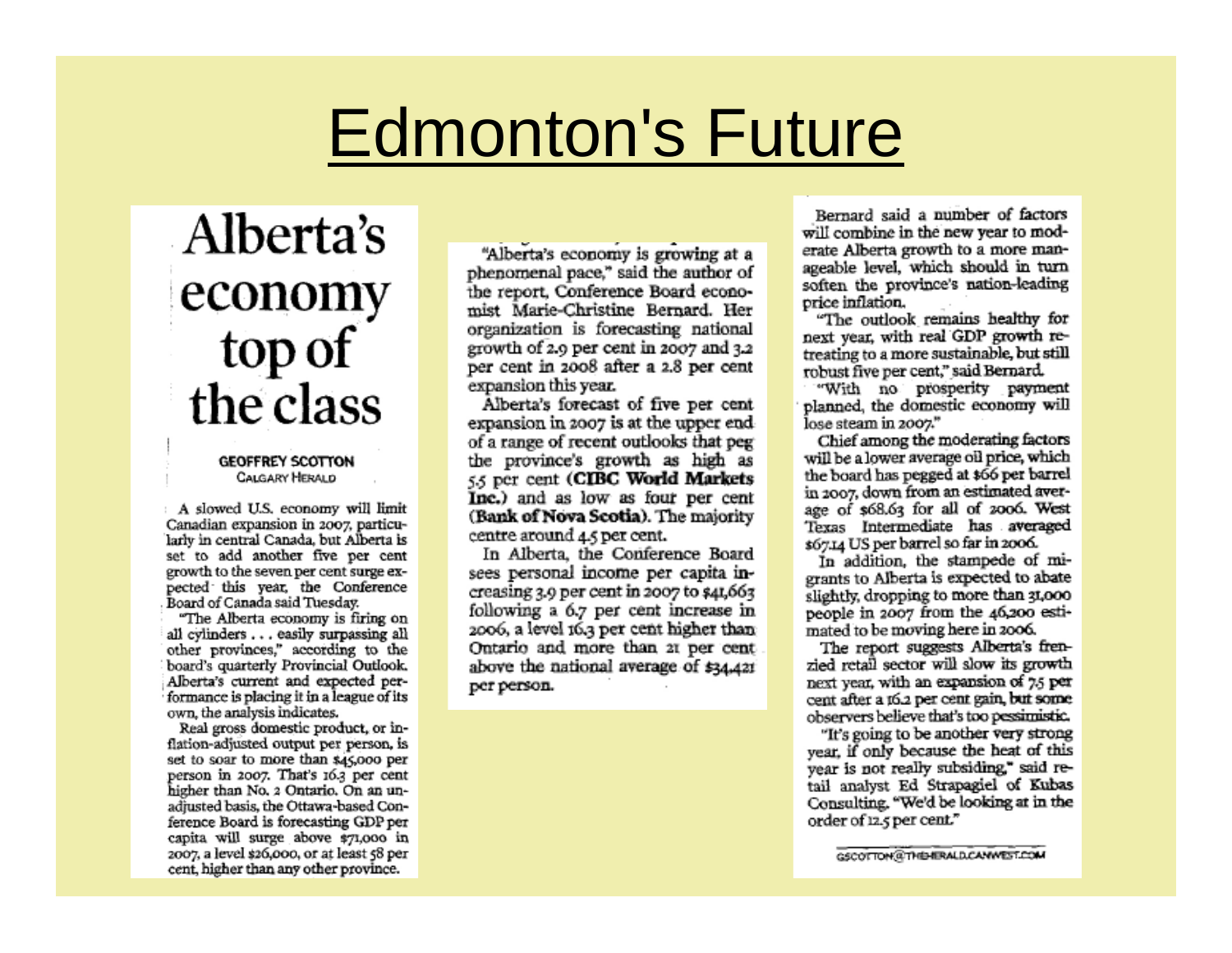## An Economic Leader

## No slowing Alberta's torrid economy: CIBC

Forecast calls for growth of 5.5%  $\ldots$  in 2007.

#### **GEOFFREY SCOTTON CALGARY HERALD**

lberta can look forward to another stellar year of economic Lerowth in the new year, according to a new forecast from CIBC World Markets Inc. that concludes this province has settled into a virtuous cycle of sustained expansion.

The unit of the Canadian Imperial Bank of Commerce is projecting real growth in Alberta of 5.5 per cent in 2007, the fourth straight year that Wild Rose Country will top the Canadian economic leaderboard and on the heels of estimated 75 per cent growth in gross domestic product, or GDP, in 2006.

"Alberta tops the charts in a host of important economic indicators," said CIBC's Warren Lovely, noting Alberta's recent strength echoes multiple periods since the 1970s when the province has posted remarkable gains, including record to 4 per cent growth in 1979. Unlike the past, Lovely believes Alberta will continue to outperform other provinces for some time.

"Real GDP is the holy grail in terms

of economic data, but dig below the surface and what you see is really the underpinnings of dramatic outperformance across employment, factory shipments, retail sales, housing starts -- you name it. Alberta is top of the charts," Lovely said.

In February, CIBC issued a forecast suggesting that, based on expectations of \$70 US-per-barrel oil, Alberta was poised for seven per cent growth in 2006. It was an out-

look that some observers believed at the time was too optimistic, but has largely come true.

In its latest forecast. released Tuesday, CIBC argues that Alberta has created the foundation for a self-sustaining extended period of

**WARREN LOVELY. CIBC WORLD** 

**MARKETS** 

You name it.

Alberta is

top of the

charts

high growth, initiated by strong commodity prices. The impact of those high prices, particularly for oil, has now trickled through the provincial economy, lifting prospects and performance across the board.

"It's not that Alberta's growth is only coming from resource development," said Lovely. "You have growth initially driven by resource exploration and development, but then that fosters job creation and a lot of growth in labour

income that helps fuel the service side of the economy, it provides governments with unparalleled fiscal latitude, opens up room for tax cuts or infrastructure investment that draws people and businesses to the area, so it has become a virtuous cycle."

However, other observers argue the role of Alberta's resource sector which is suffering from the effects of low natural gas prices - should not be discounted.

"It's the cart before the horse. Investment in the sector continues to be the primary fuel for growth in our economy," said Richard Corriveau, regional economist for Canada Mortgage and Housing Corp. in Calgary.

"Without that we wouldn't see the levels of net migration, employment expansion and the upward pressure on wages, because the energy sector is competing with other sectors of the Alberta economy. It's a prerequisite for the current case of our economic growth."

Nationally, CIBC estimates Canadian growth of 2.8 per cent in 2006 and 2.5 per cent in 2007. The weakest performance provincially will come from the Canadian manufacturing heartland of Ontario, where a stronger Canadian dollar and a slowing U.S. economy will limit growth to L4 per cent in 2006 and 1.8 per cent in the new year.

GSCOTTON@THEHERALD.CANWEST.COM

۰ı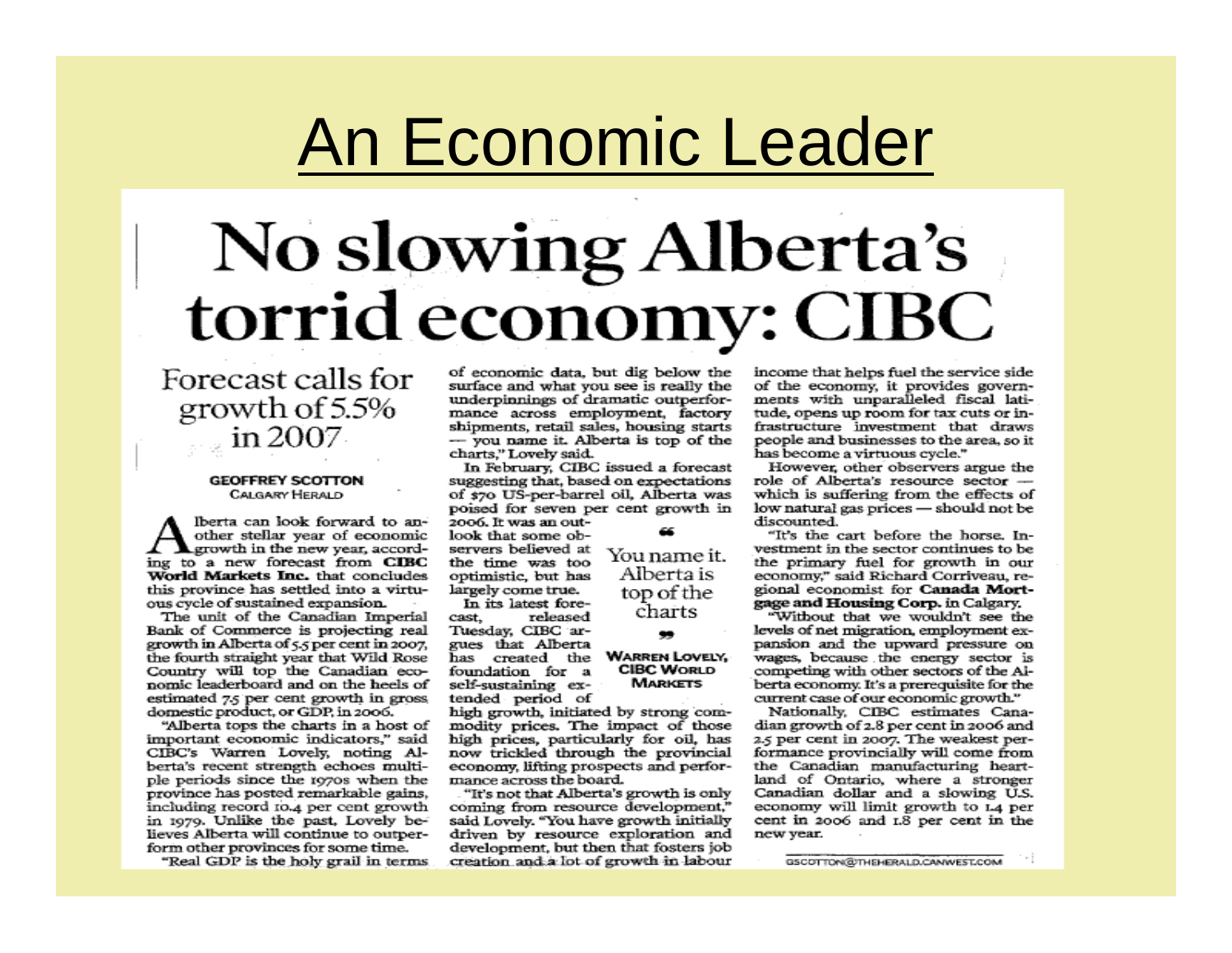## Residential Units

"The Edmonton Real Estate Board forecast price increases for all types of resale homes in 20 07. President Carolyn Pratt predicted that prices would increase at least one to two percent a month for an annual increase of 15% this year."

"There is enough strength in the Alberta and Edmonton economy to forecast an increase," said Carolyn Pratt, president of the EREB. "But to predict the percentage increase is difficult." Pratt said that despite 52% price increases in 2006, Edmonton housing prices are still below Canadian and Alberta average prices. "There is capacity to increase prices in this market especially if we compare Edmonton prices to Vancouver or Toronto," said Pratt. . "

### [EDMONTON REAL ESTATE BOARD](http://www.ereb.com/) JANUARY 2007

### Quick Facts

- г Most new residents rent for an average of 2 Years
- г 40% decide to buy their own property after 2 Years
- г 40% decide to continue renting in Edmonton
- г 20% return to their Country or Province of origin

Due to a constant influx of new people into Edmonton, over 100,000 in 2006, there is a consistent flow of new tenants and new buyers for our quality properties. As of January 2007, the vacancy rate in Edmonton is one of the lowest in Canada at 1.5%, creating a strong demand for rental housing and increasing rents.



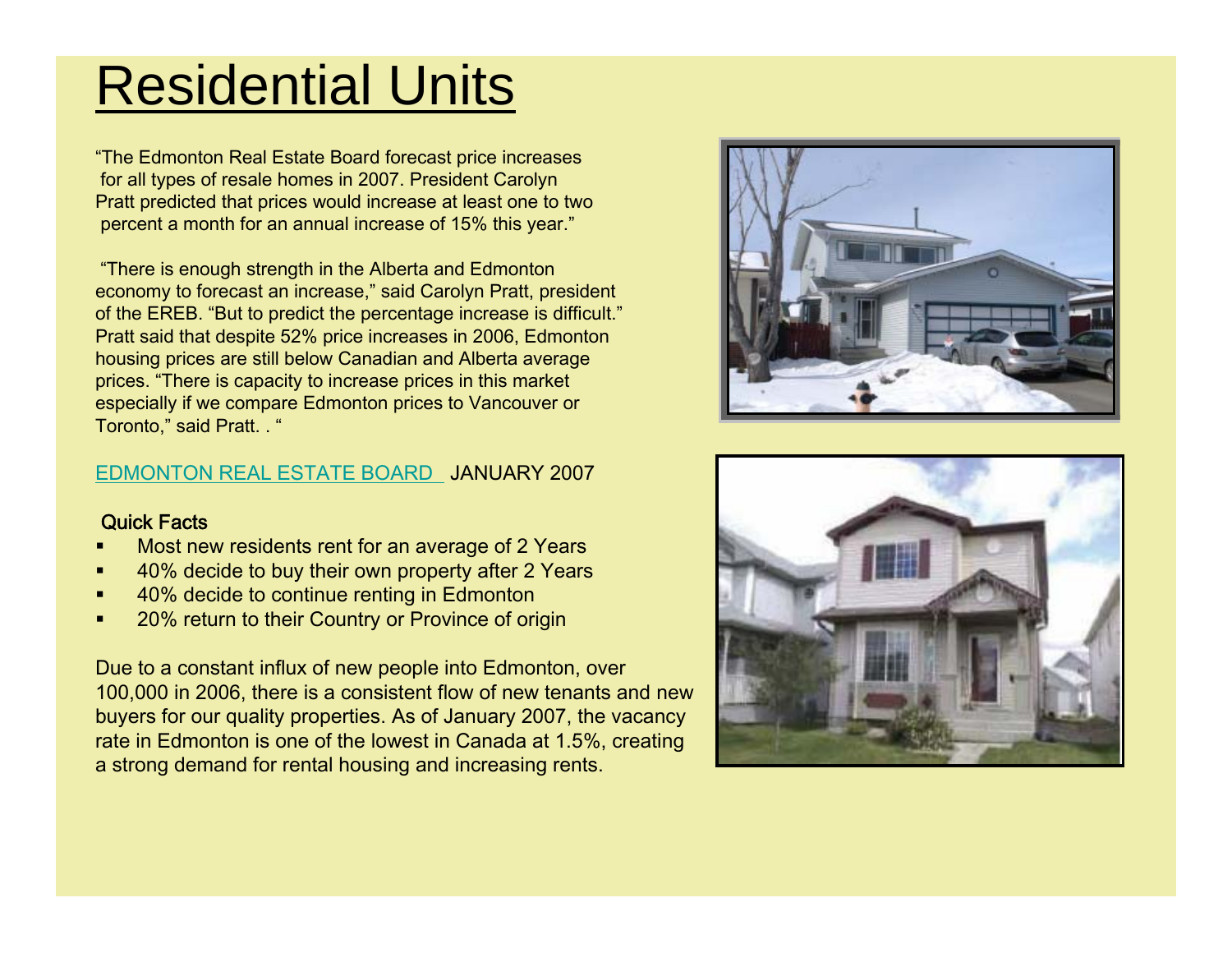# Multi-Family Units

### **Forecast 2007**

The positive factors that have been influencing the Edmonton economy will continue well beyond 2006, creating an extremely optimistic view with regards to the economic future of Edmonton. Positive economic conditions should persist for at least the next five years. Near-term future highlights include:

Strong in-migration, especially among 19-24 year olds.

Influx of over 5,000 additional students into the downtown core in 2006 - 2007.

**Edmonton employment expected to grow by an** additional 2.3%.

Apartment vacancies to further decline to 3.8 percent by October 2006 in response to firm demand due to rising home ownership costs.

■ Rent hikes throughout the year resulting in an increase of approximately 2.3% or \$15/month on average

\*Colliers International Market Report Edmonton



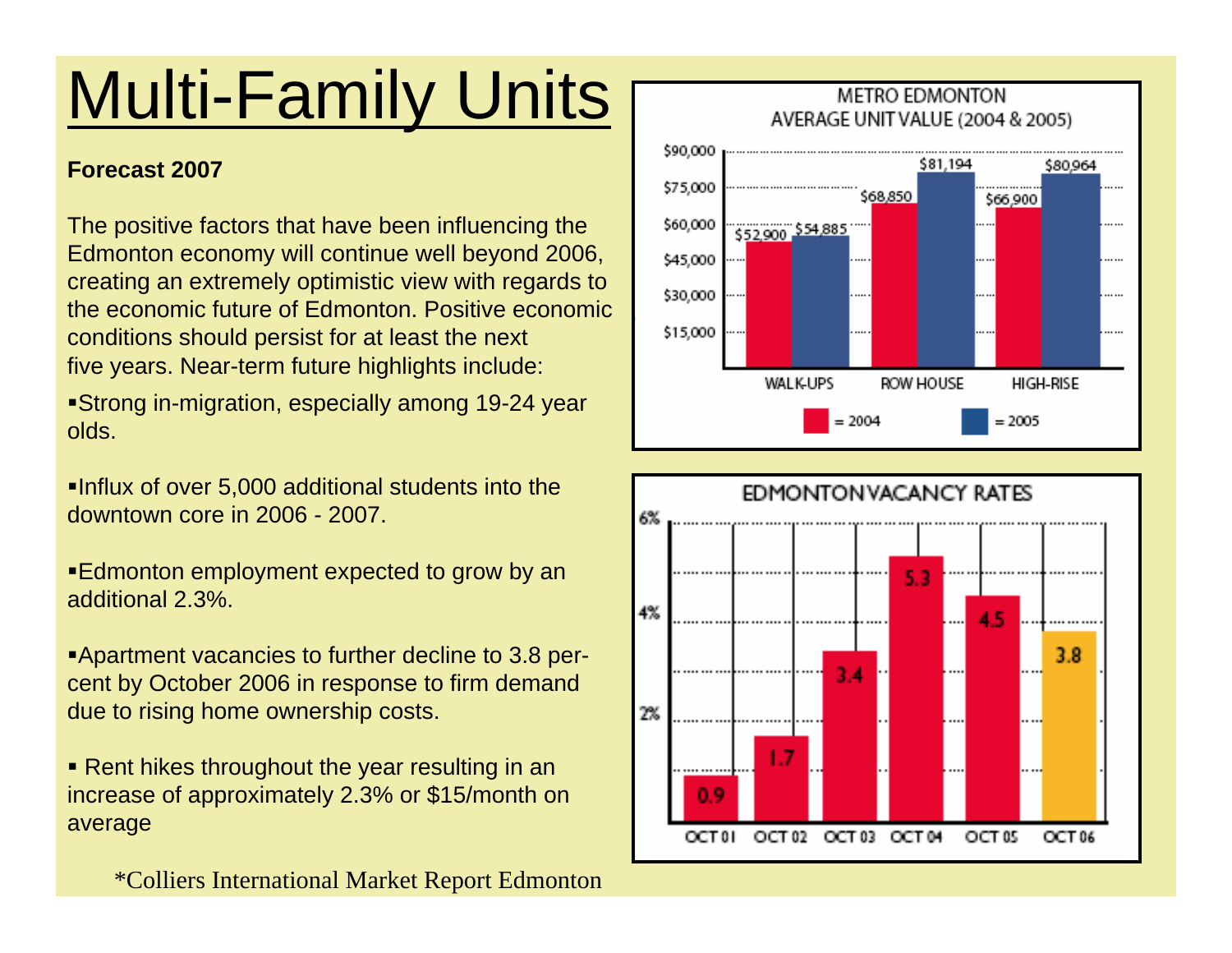## Investment Scenarios

## **Secondary Financing \$20K – Unlimited**

Safe, Secure, Easy. Second mortgages secured against quality properties. You lend money like the bank does with a fixed rate of return and fixed terms. In this scenario you don't hold Real Estate but a Second Mortgage note.

### **Joint Venture Partnerships**

### **Co-Investors \$35K~**

Our entry level Residential Investments are approximately \$65K. If you have a smaller amount to work with it may be possible to team up with other investors to purchase a unit together.

### **Residential Investments \$65K~**

Single Family Homes, Townhouses, Condos or Duplexes. You are registered on title as a 50% co-owner. You receive 50% of the Property's Equity, Appreciation and Cash Flow.

### **Multi Family Investments \$250K~**

Multi Family Units and Apartment Blocks. Park your cash in equity investments where you have a share in the upside of equity appreciation, capital gains and monthly cash flow. Sophisticated investors can take advantage of reduced taxes and high growth of net worth/cash flow.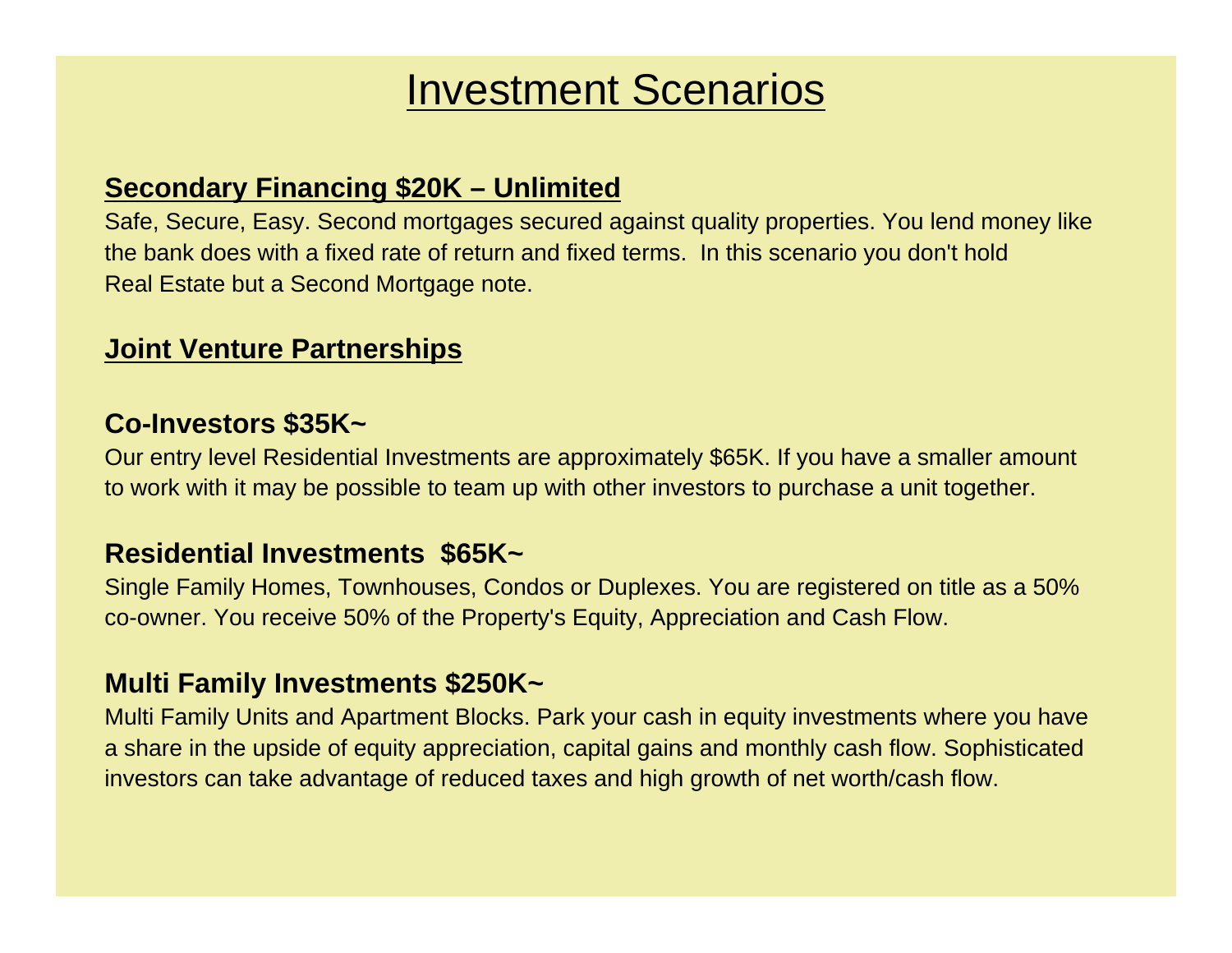## **Track Record**

#### **Proven Results NB**

A Few of Our Recent Performers



These returns are excellent not only due to Edmonton's dynamic market and booming economy but also because of location, purchase timing and management.

For our Multi-Family Units results contact us directly.

\*As of January 2007



Sakaw

Purchased \$165.000 Date March 2006

VALUE January /07 \$250,000.00 CDN Your ROI  $147\%$ \*



Tamarack Purchased \$106,848 Date Oct 2005 VALUE January/07 \$200,000 CDN Your ROI 155%\*



The Fort Purchased \$151.150 Date Nov 2005

VALUE January/07 \$225,000 CDN

Your ROI  $176\%$ \*



**Torbay Point** 

Purchased \$112,000 Date Jan 2006

VALUE January /07

\$220,000 CDN

Your ROI 235%



Hamptons

Purchased \$185,000 Date Nov 2005 VALUE January /07

\$290,000 CDN

Your ROI 132%\*



Weinlos

Purchased \$181,000 Date Jan 2006 VALUE January /07 \$280,000CDN Your ROI  $146\%$ \*



49 Youville

Purchased \$145,000 Date April 2006 VALUE January /07 \$240,000 CDN

Your ROI  $144\%$ \*



Hazeldean

Purchased \$218,000 Date Jan 2004 VALUE January / 07

\$300,000 CDN

Your ROI 164%\*

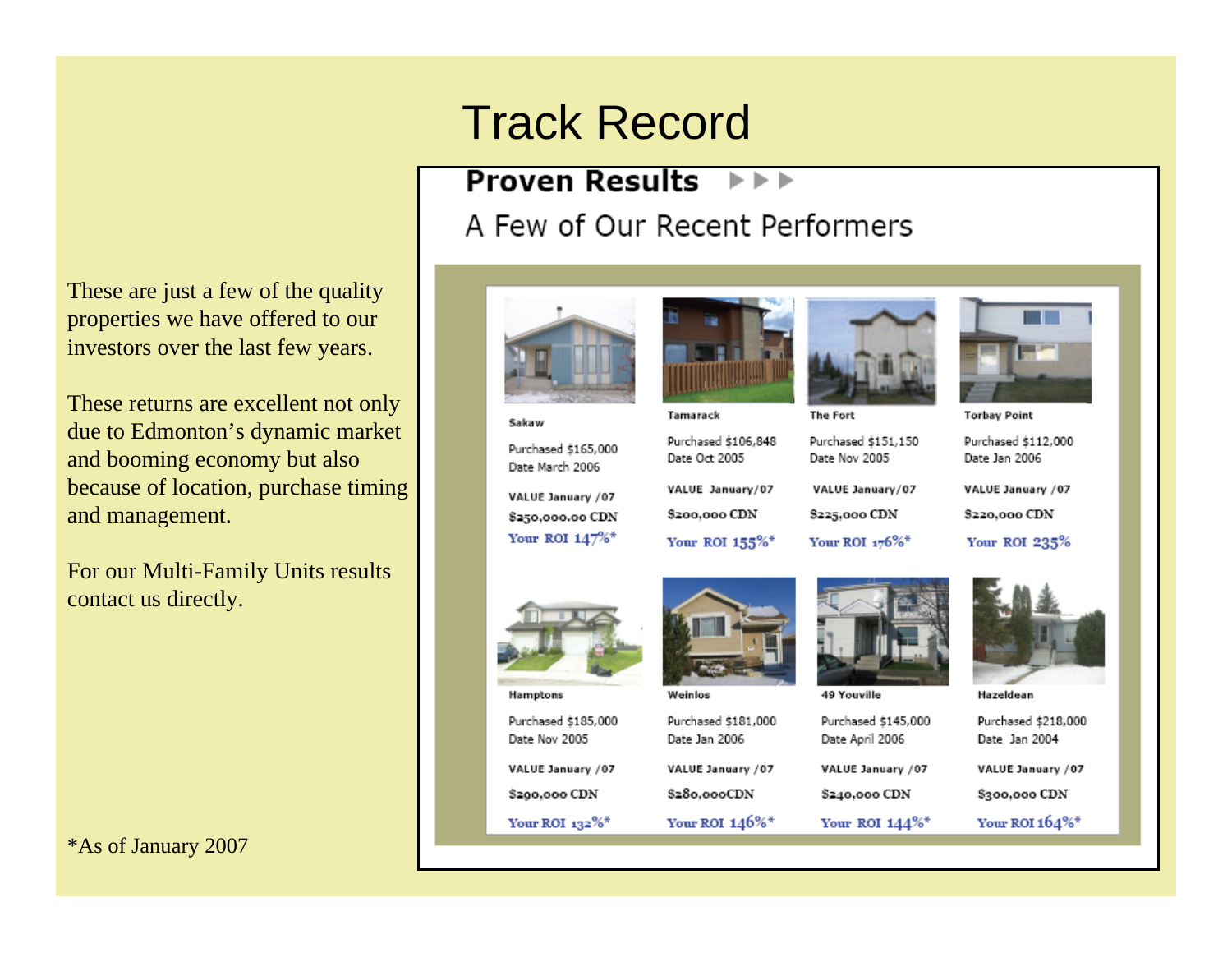## Investment Strategy Management and Exit

### **Improvement and Resale**

### **Residential Properties:**

Townhouse, Single Family, Duplex and 4-Plex. Direct, Individual Ownership.

**High Demand and Strong Long Term Resale** Market

Target: Middle and Upper End Properties. Can be "super-suited" to maximize rents.

### **Multi-Family Buildings:**

Current Sales between \$75K to \$110K per door

Possibility to Condominiumize-Buy Apartment building, Change Zoning/ Update and Resell units as Individual Title Condos.

- Target- Areas of Positive Transition
- Structurally Sound Properties/ Cosmetic Repair

### **Exit Strategy**

One of Three Scenarios:

1. Buy and hold for Equity Pay Down, Cash Flow and Appreciation. Sell in 3, 5 or 7 Years or with the option to sell earlier when 35% appreciation has been reached.

2. Significantly upgrade the property "super suite", buy and hold.

3. Convert to Condominiums (multi-family buildings only), sell as individual units.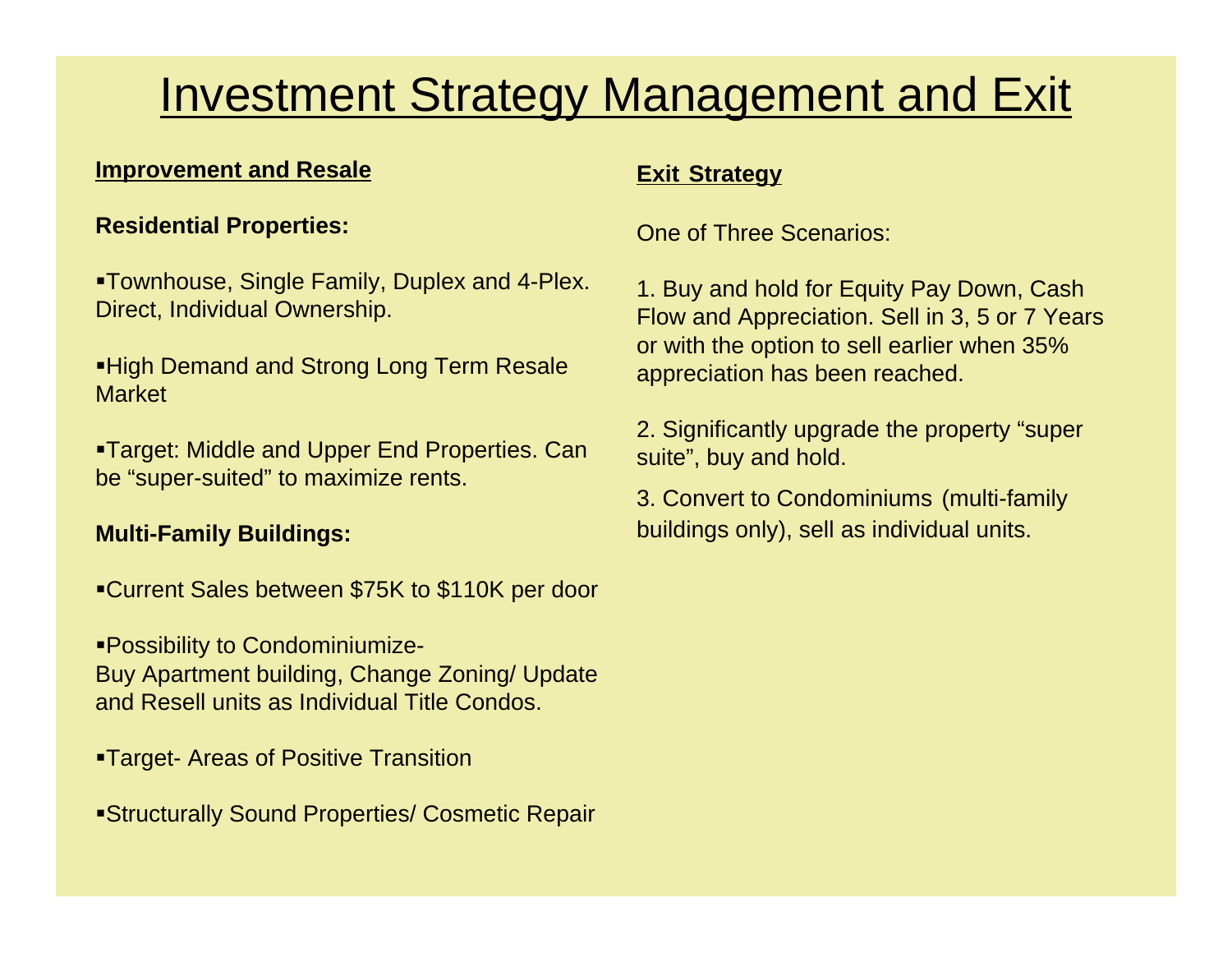**Glenn Simon Inc.** delivers superior, revenue properties in the economic power house region of Alberta, Canada. Our goal is to provide you with equity building properties, strong appreciation and consistently profitable, safe and secure Real Estate investments.

### **What You Get**

The power of a world class team of lawyers,bankers, property managers, contractors, insurance brokers, realtors, inspectors and accountants. Superior money making investment properties. You get hands free investments in a rock solid market. Partnership with a company that will secure the mortgage, rent, impeccably manage and improve your property for you. You benefit from proven systems to sell your property at the best time, and to reap you the most profits. We are here to help you successfully invest in Real Estate. Our #1 priority is to make you money through quality Real Estate.

### **Do You Have A Solid Team In Place?**

Long distance investors are especially vulnerable to realtors and property managers who do a poor job. At **GSI** we often turn down realtors who bring us houses they think will make good revenue properties. Some realtors are just sales people, they are not investment advisors. Many houses do not fit our system for profitability. Only a professional investor knows which properties are wise investments. Long distance investors are often sold the houses local people would not buy. The same is true for property managers. They might not know how to rent your properties for the maximum rent possible and to equity building tenants. Property management companies are paid monthly commissions by property owners even When the units are in a state of disrepair or negative cash flow. Having a realtor and property manager does not mean you can be hands-off your investment. You have to have a team that will manage your unit as if they were taking care of Their own house. At **GSI** we are fortunate to have industry leaders working on our team. When you partner for us you get the Benefit of their expertise and quality service.

### **Only a partner with an interest in your investment is going to manage your business to its maximum profitability!**